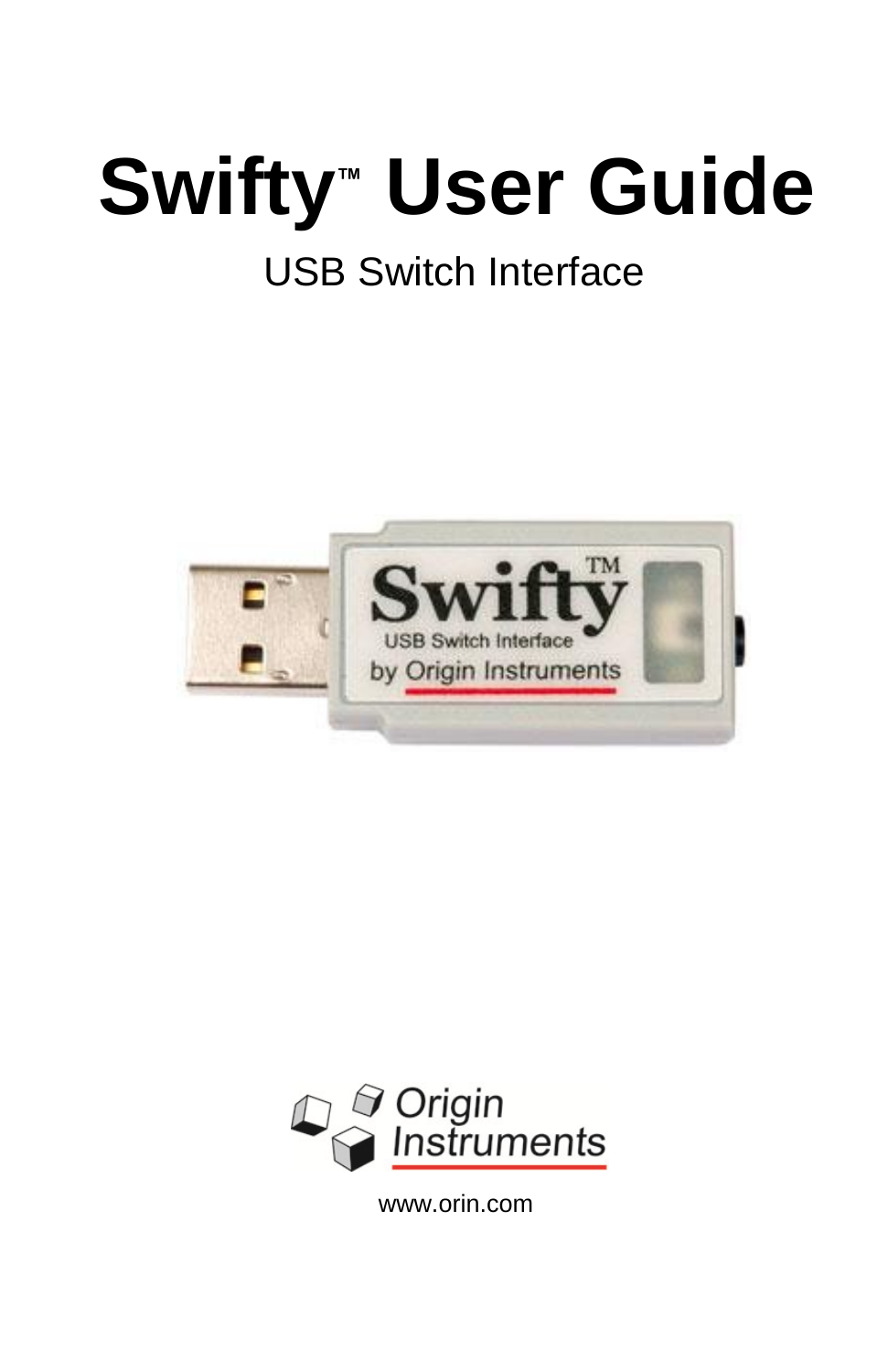## **Table of Contents**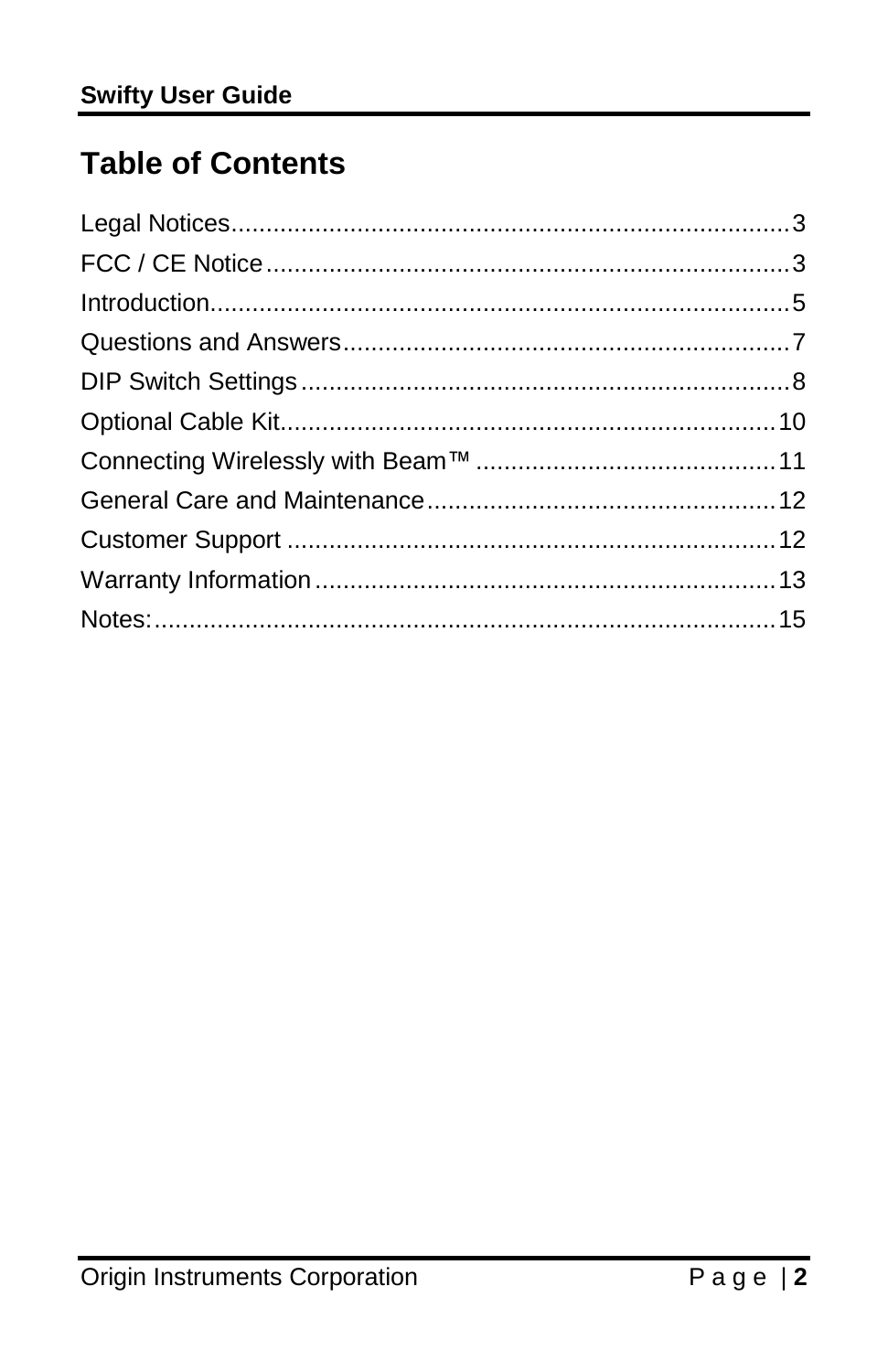## <span id="page-2-0"></span>**Legal Notices**

Information in this User Guide is provided "as is" by Origin Instruments, is subject to change without notice, does not represent a commitment on the part of Origin Instruments, and is provided without warranty of any kind, either expressed or implied, including any implied warranties of merchantability or fitness for a particular purpose. No part of this document may be reproduced or transmitted in any form or by any means, electronic or mechanical, including photocopying, recording or information storage and retrieval systems, for any purpose other than the purchaser's personal use, without the express written permission of Origin Instruments.

Origin Instruments is not responsible for any problems caused by unauthorized modification of Swifty and will not be responsible for direct or consequential damages associated with any use of Swifty.

## <span id="page-2-1"></span>**FCC / CE Notice**

Products bearing the CE marking have been tested and are declared by Origin Instruments Corporation of 854 Greenview Drive, Grand Prairie, Texas 75050, USA to be in conformity with the following standards or other normative documents and following the provisions of the Electromagnetic Compatibility Directive, 89/336/EEC:

- EN 55022 Class B Emissions (Radiated Emission)
- EN 61000-4-2, Electrostatic Discharge Immunity
- EN 61000-4-3, Radiated Immunity

Origin Instruments Corporation has tested Swifty and found that it complies with the limits for a Class B digital device, pursuant to Part 15 of the FCC Rules. These limits are designed to provide reasonable protection against harmful interference in a residential installation.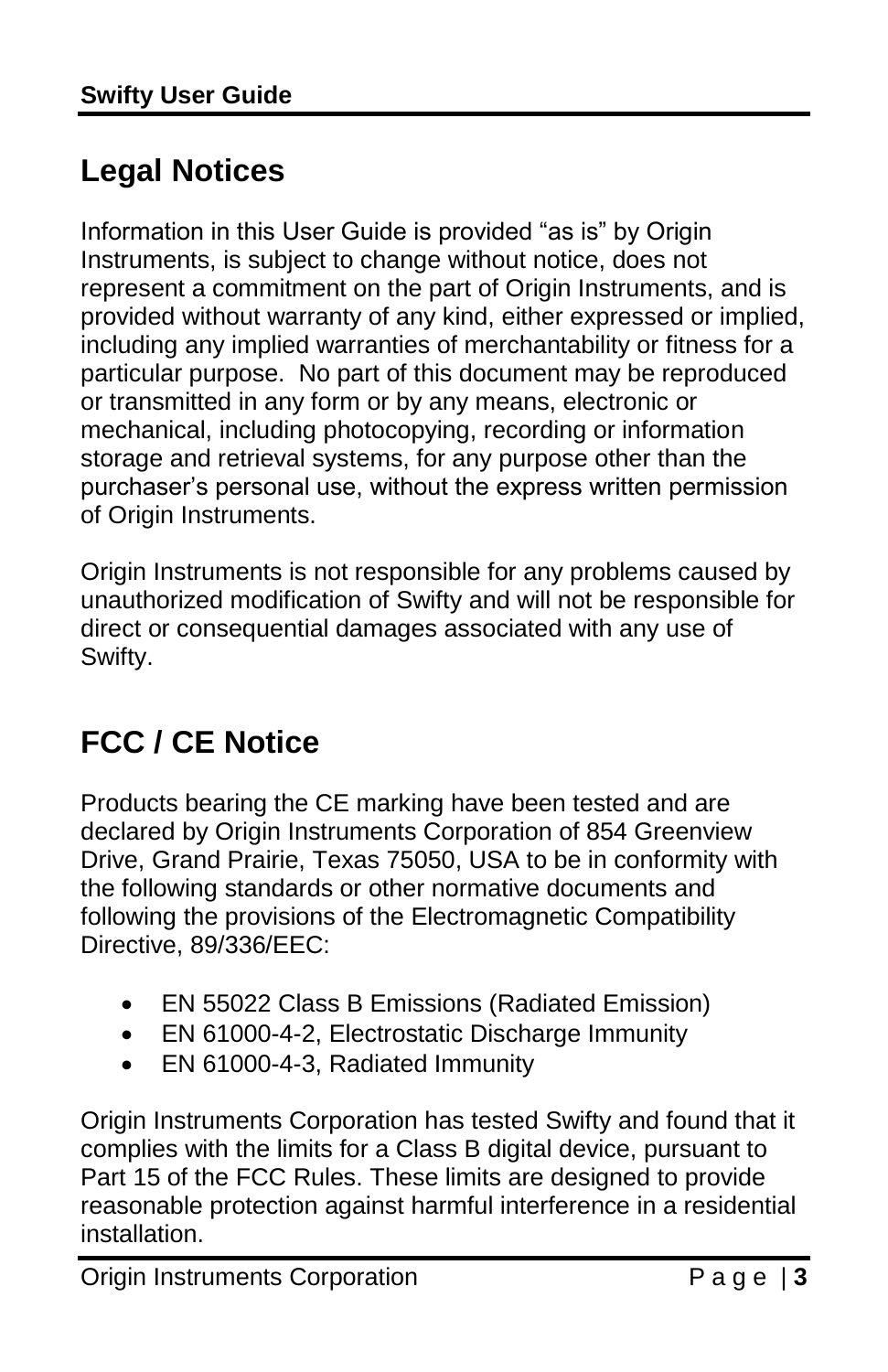#### **Swifty User Guide**

Operation is subject to the following two conditions: (1) this device may not cause harmful interference, and (2) this device must accept any interference received, including interference that may cause undesired operation.

If this product is suspected of causing interference to a radio or television receiver, remove and apply power to the equipment and determine whether it is the cause of the disturbance. If a problem exists, the user is encouraged to try and correct the problem by one of the following measures:

- 1. Reorient or relocate the receiving antenna.
- 2. Increase the separation between the equipment and the receiver.
- 3. Reorient the equipment cables.
- 4. Consult the dealer or Origin Instruments for additional suggestions.

Origin Instruments is not responsible for any problems caused by unauthorized modification of this equipment.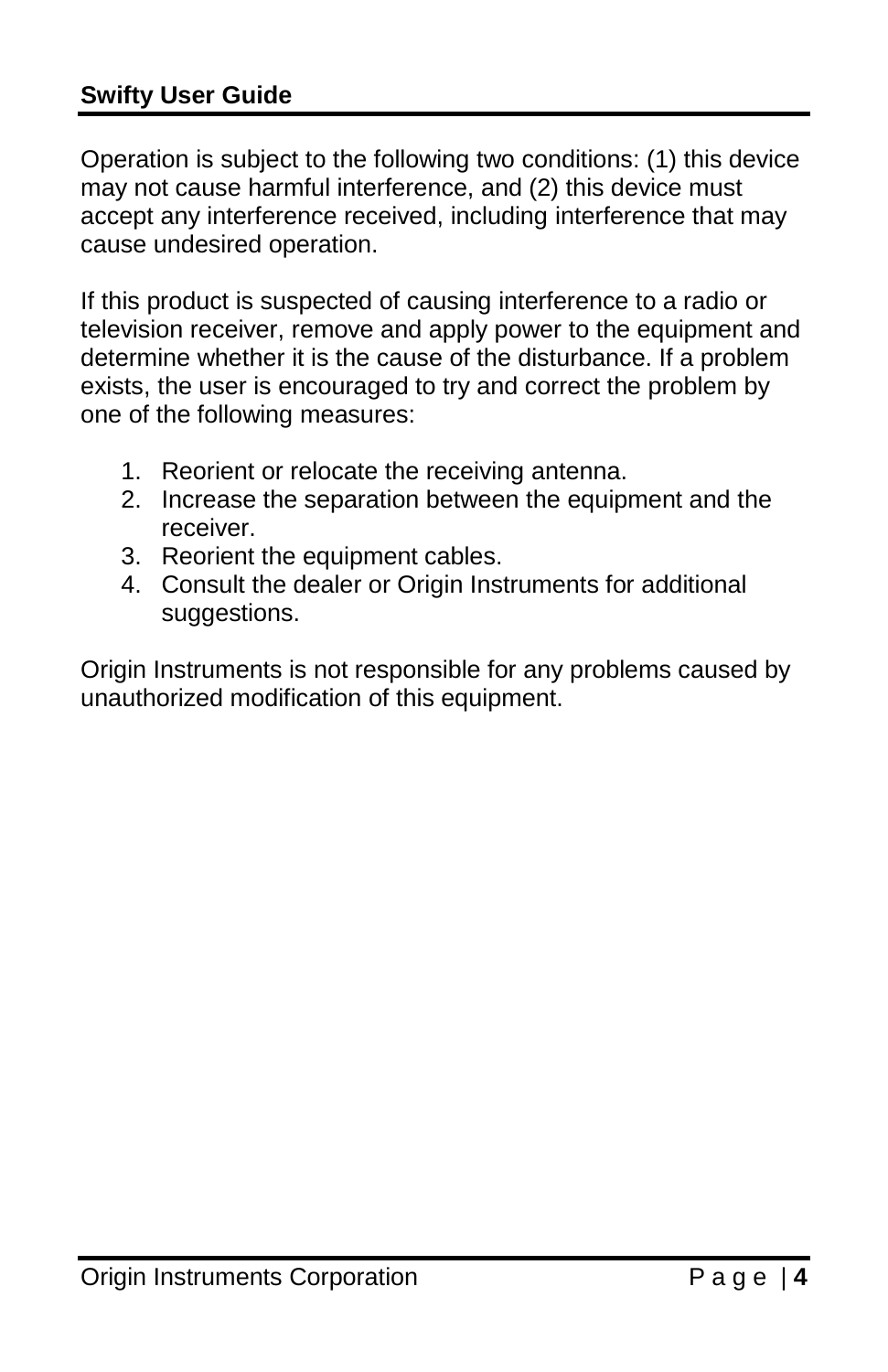## <span id="page-4-0"></span>**Introduction**

Thank you for being a Swifty customer!

Swifty is an adaptive switch interface in an extremely compact package. It accepts industry standard 3.5 mm stereo or mono plugs and directly interfaces up to two adaptive switches to a computer. Swifty is powered from the USB host and does not require external power. Swifty uses standard USB Human Interface Device (HID) drivers and works with Windows, Macintosh and Linux computers, and many AAC devices.

#### **Swifty Features:**

- Extremely Low Latency
- 3.5-mm (1/8-inch) Stereo Jack
- Accepts Mono or Stereo Plugs
- Up to 3 Switch Inputs with Available [Beam™](http://orin.com/access/wst/index.htm)
- Wireless Input with Available Beam
- Mouse Button Emulation
- Joystick Button Emulation
- Keyboard Emulation
- Full Speed USB Device
- USB Powered
- Weighs ½-ounce (14-grams)
- $\bullet$  2- by 0.8- by 0.5-inches (51- by 20- by 13-mm)
- Works with Windows, Mac and Linux
- Uses Standard USB HID Drivers
- Origin Instruments Quality, Reliability and Support

Swifty integrates two visible LEDs for visual feedback. Both the red and green LEDs are lighted when Swifty is first connected to a USB port. Both LEDs turn off after the computer recognizes Swifty and USB enumeration is complete. Thereafter, the red LED is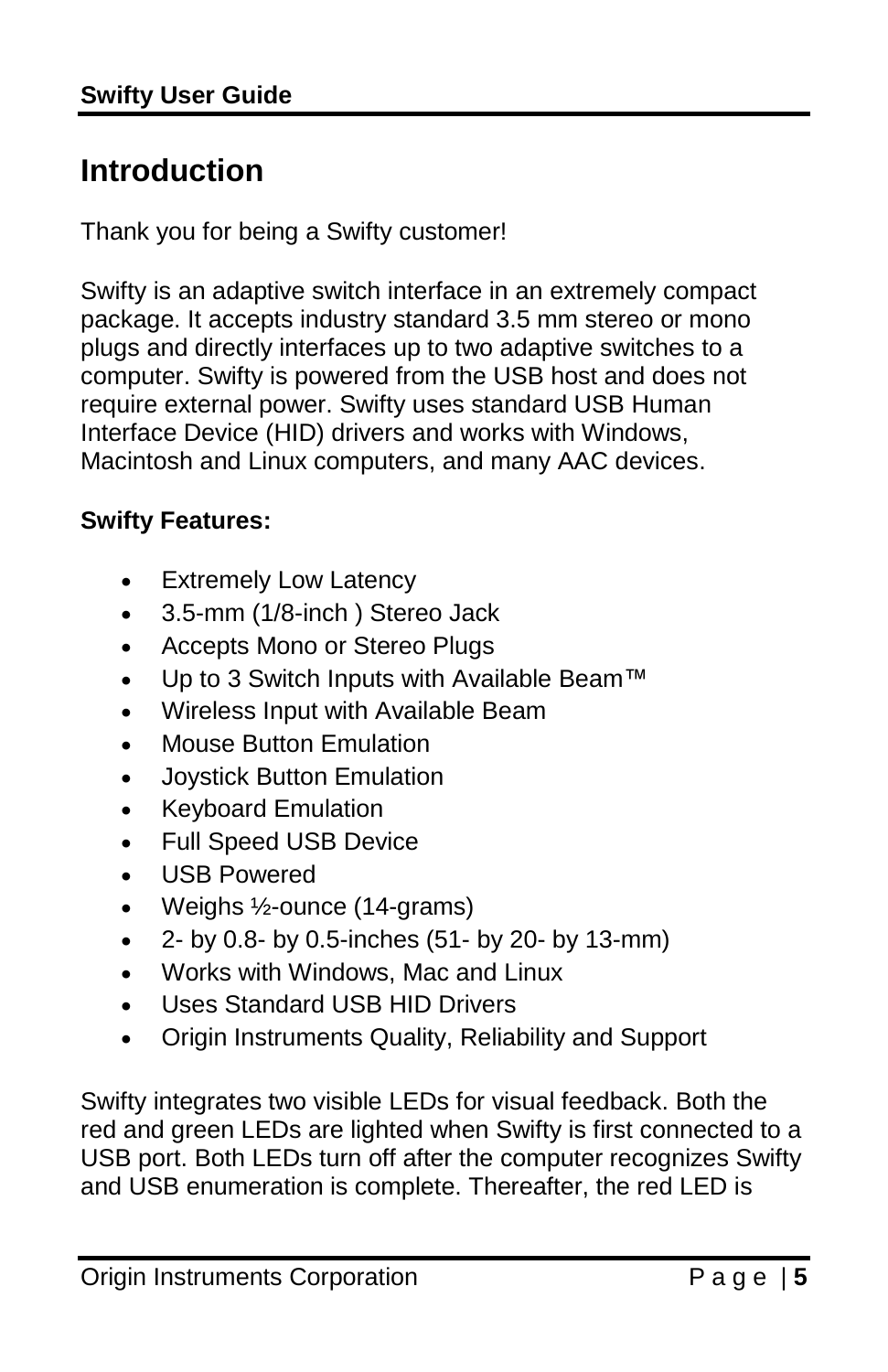lighted when a wired switch is actuated. The green LED is lighted when a wireless switch is actuated.

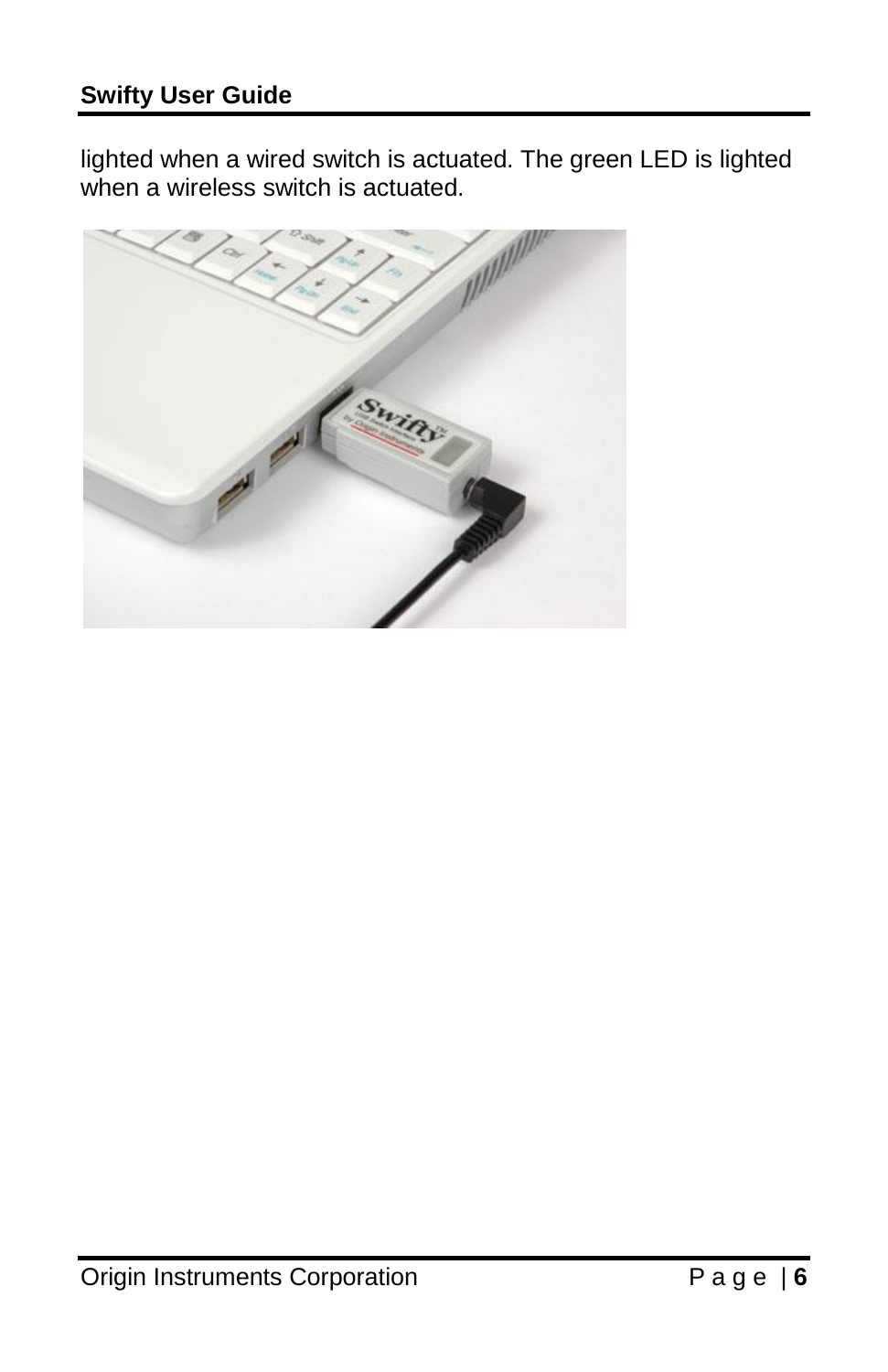#### <span id="page-6-0"></span>**Questions and Answers**

#### **How do I connect two adaptive switches to Swifty?**

When connecting two switches, set DIP Switch 3 to the OFF position.

Switch combinations such as Sip/Puff or Left/Right can directly connect using a single stereo cable. This greatly reduces the complexity of cabling. Similarly, if you are integrating two switches into an adaptive mount, we recommend the use of stereo cabling for connection to Swifty.

If you need to connect two switches with independent cables and connectors, use a dual-mono-to-stereo adapter like the one packaged in the Swifty Cable Kit.

For wireless applications, up to three independent adaptive switches can be connected directly to Beam.

#### **Swifty can emulate a mouse, a joystick, or a keyboard. Which should I use?**

Built-in USB drivers for all of these devices are packaged with the Microsoft Windows, Apple OSX, and Linux operating systems. So the choice is usually dependent on the requirements of assistive software that you are using with Swifty. Some assistive applications can be set for activation from your choice of device type.

When you have a choice, we recommend joystick emulation. This often eliminates any potential for assistive software to be mistakenly activated by conventional use of the computer's mouse or keyboard. Thus, Swifty's joystick emulation is especially helpful when two people use the same computer, as in student-teacher interaction.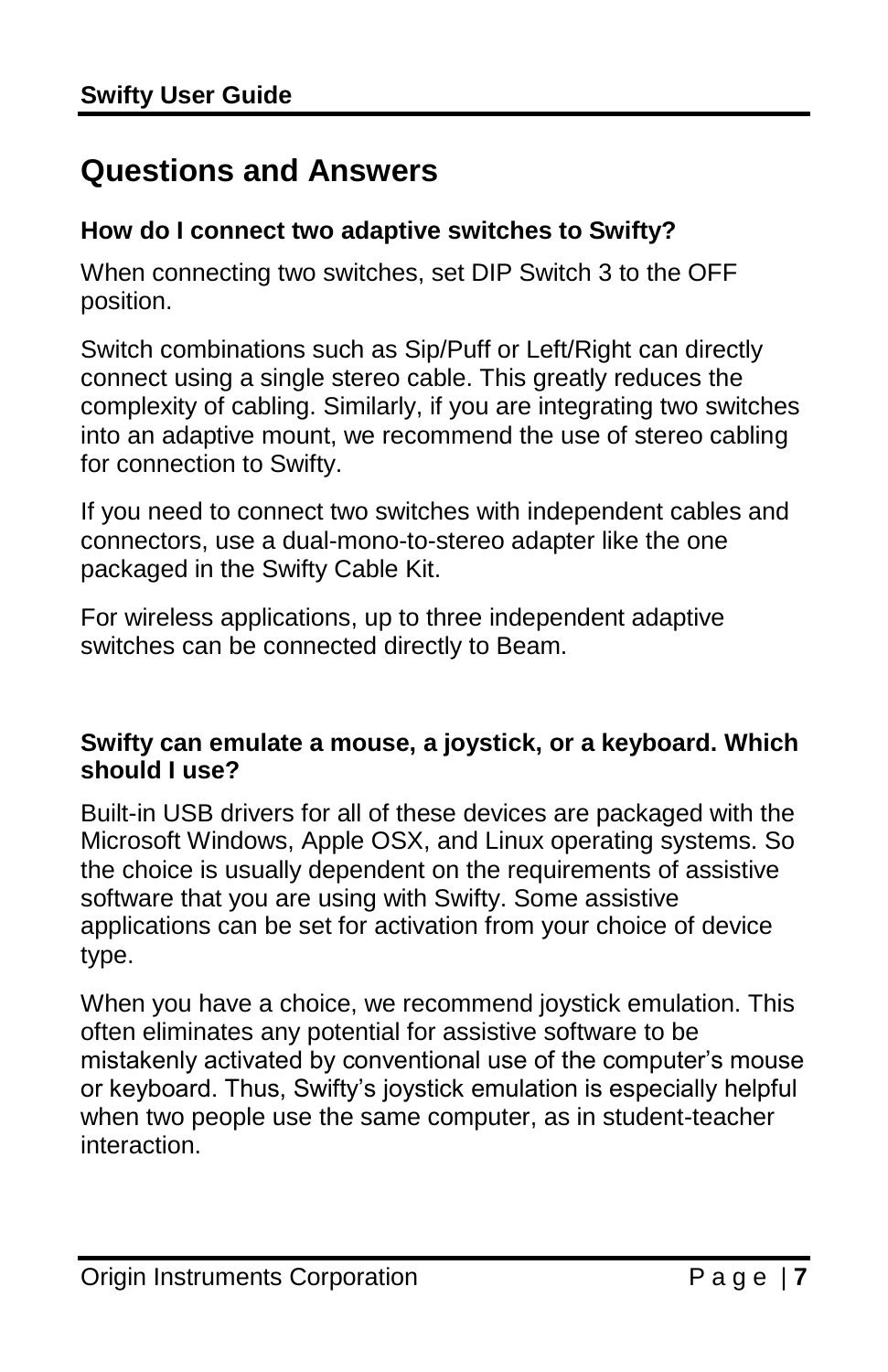### <span id="page-7-0"></span>**DIP Switch Settings**

Swifty integrates a compact four-position DIP Switch for user options. DIP Switch settings can be readily changed using one end of a paper clip. The factory default settings are all DIP Switches ON.

When viewing Swifty's DIP Switch rotated such that Swifty's USB connector extends to the left, any switches pushed up are ON and switches pushed down are OFF. After you modify DIP Switch settings, un-plug and re-plug Swifty to enable the new settings.

| Switch 1   | Switch 2   | <b>USB</b><br><b>Device</b> | <b>Interface Actions</b> |
|------------|------------|-----------------------------|--------------------------|
| ΟN         | ΟN         | Mouse                       | Left, Right, Middle*     |
| <b>OFF</b> | ΟN         | Joystick                    | Btn1, Btn2, Btn3*        |
| ΟN         | <b>OFF</b> | Keyboard                    | Enter, Space, Tab*       |
| OFF        | OFF        | Keyboard                    | $1, 2, 3^*$              |

\* Up to two switches can be directly connected to Swifty and up to three switches can be wirelessly interfaced with the optional Beam transmitter.

| Switch 3 | l Function        |  |
|----------|-------------------|--|
| I ON     | Mono Connector*   |  |
| I OFF.   | Stereo Connector* |  |

\* Set DIP Switch 3 to ON when you want Swifty to interface a single adaptive switch. Set DIP Switch 3 to OFF when you want to connect two adaptive switches directly to Swifty using a stereo cable or a mono-to-stereo adapter such as is included with the optional Swifty Cable Kit.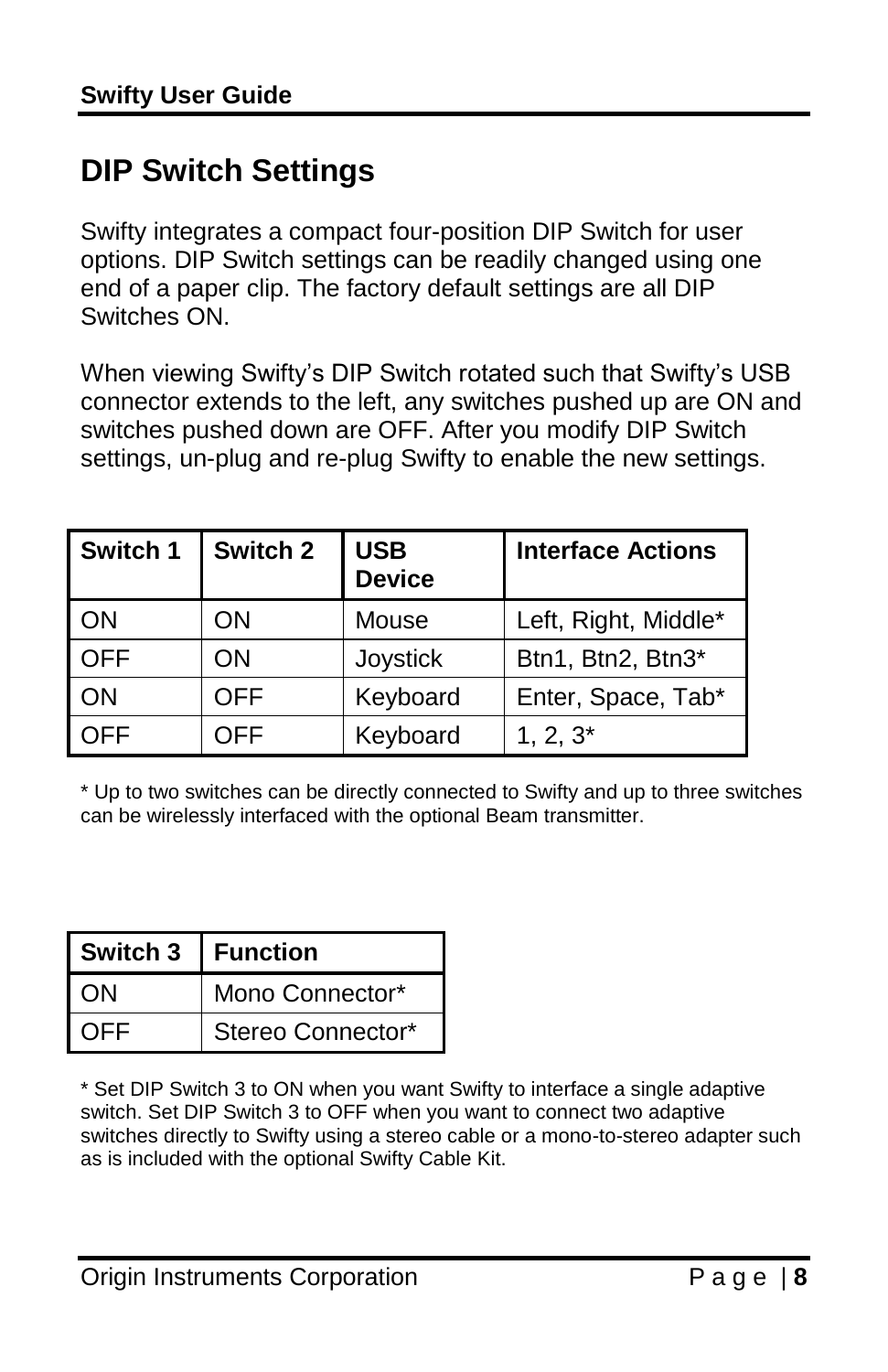| Switch 4 | <b>Function</b>    |
|----------|--------------------|
| ON       | Wireless Enabled   |
| OEE      | Wireless Disabled* |

\* Wireless Disabled can be useful when two or more Swifty units are operating in the same room and you want only one Swifty to be controlled by the optional Beam transmitter.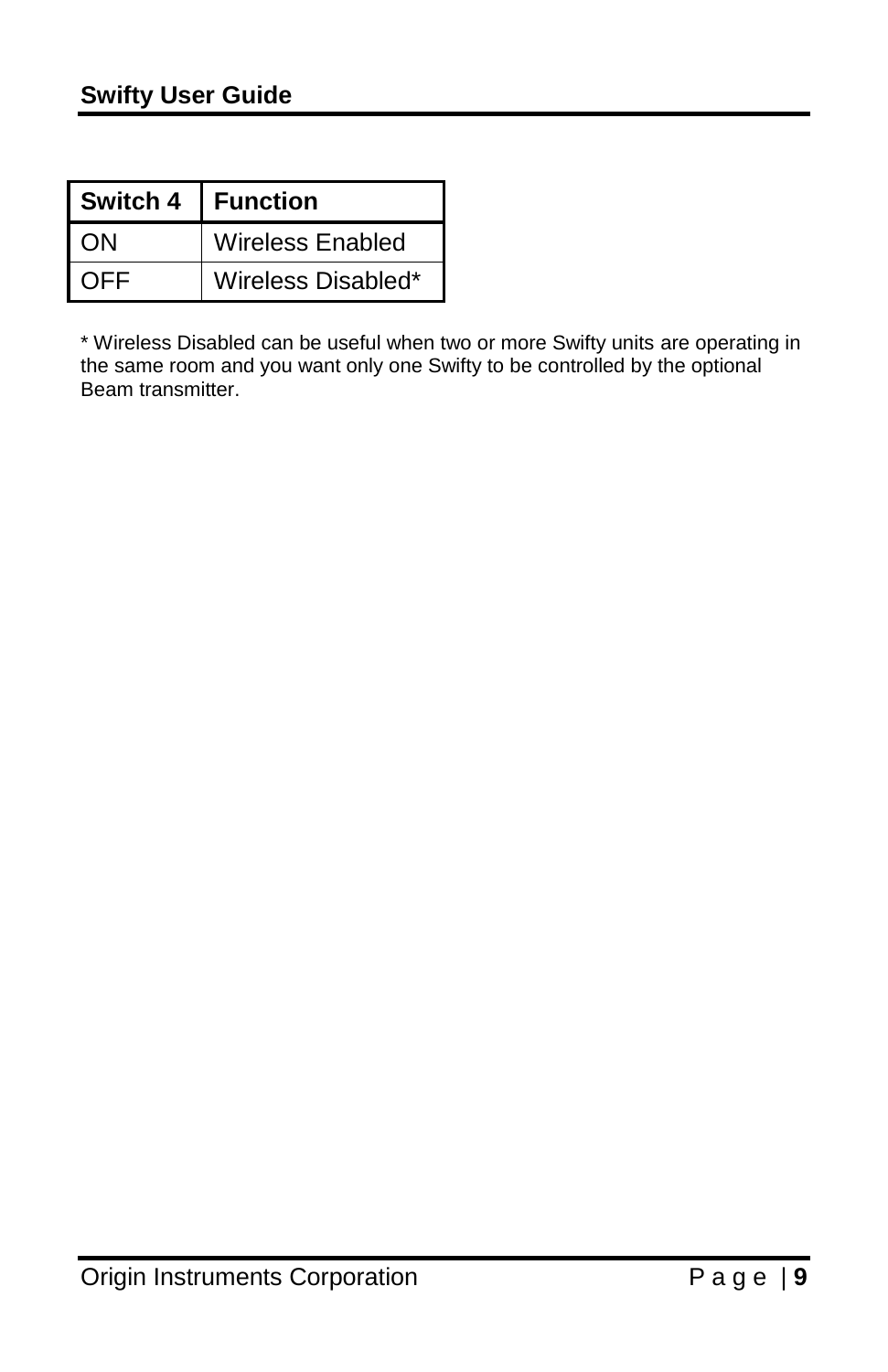## <span id="page-9-0"></span>**Optional Cable Kit**

The optional Swifty Cable Kit enables connections for special installations. It includes a 2.5-foot (760-mm) USB extender cable, a 1-foot (300-mm) 3.5-mm stereo extender cable, and a mono-tostereo plug adapter. The USB extender allows Swifty's built-in wireless receiver to be positioned for best performance. The mono-to-stereo adapter allows two independent switches with mono plugs to be connected to Swifty.

The Swifty Cable Kit can also be used with other switchconnecting devices, like HeadMouse® Extreme

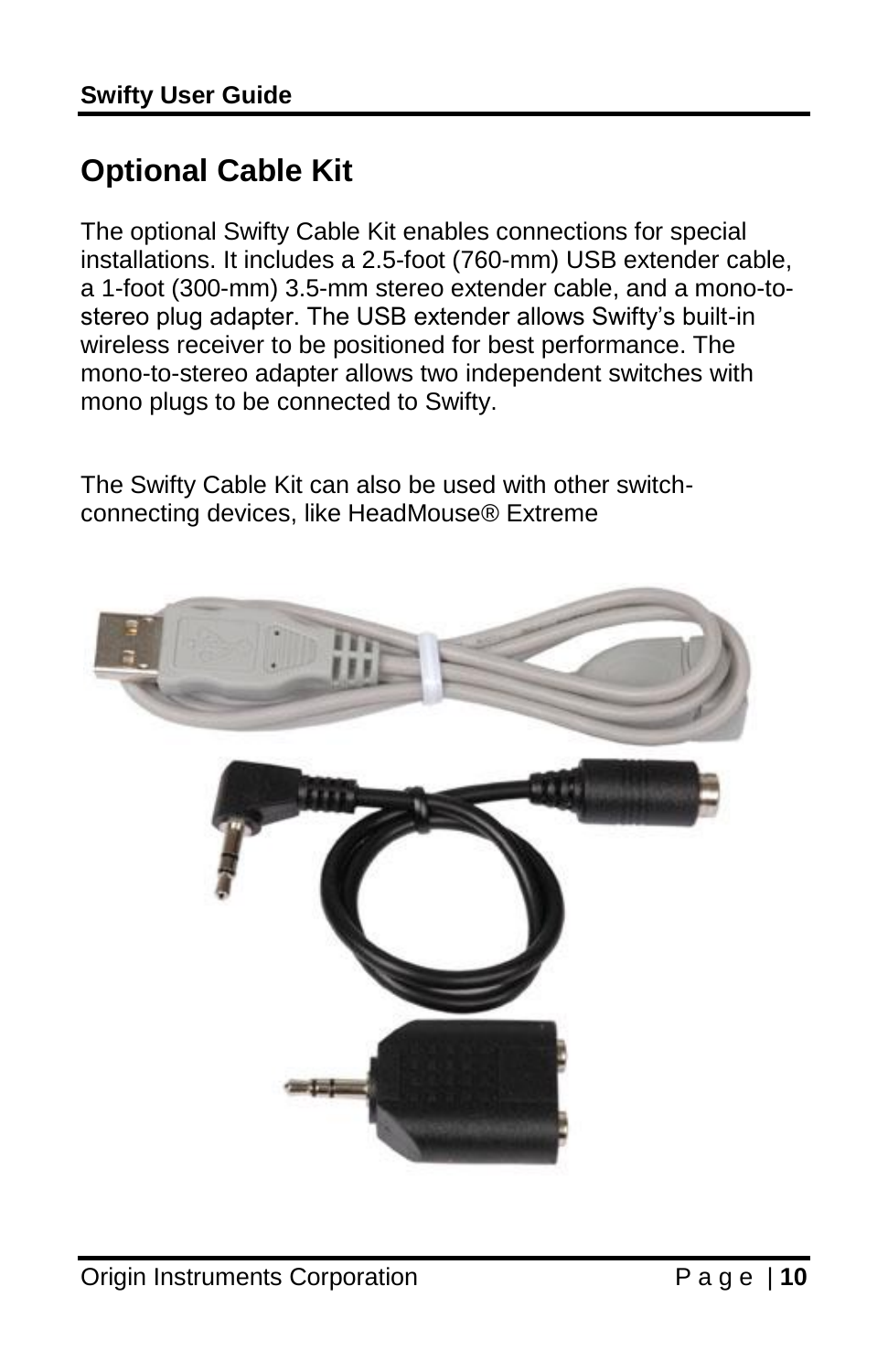### <span id="page-10-0"></span>**Connecting Wirelessly with Beam™**

The optional Beam is a wireless transmitter that works with the wireless receiver built into Swifty. Wireless communication is performed using invisible infrared light. This form of wireless communication can be operated in regulatory environments all over the world. Beam transmits wireless signals for up to three adaptive switches that are then presented to the computer as mouse buttons, joystick buttons, or keyboard keys based on the Swifty configuration.

#### **Features:**

- Standard 1/8-inch Connectors for up to Three Switches
- 3.75 by 2.5 by 1.1 inches (95-mm x 64-mm x 28-mm)
- Powered by Standard AA Alkaline Batteries
- Origin Instruments Quality, Reliability and Support



(Button switch is not included)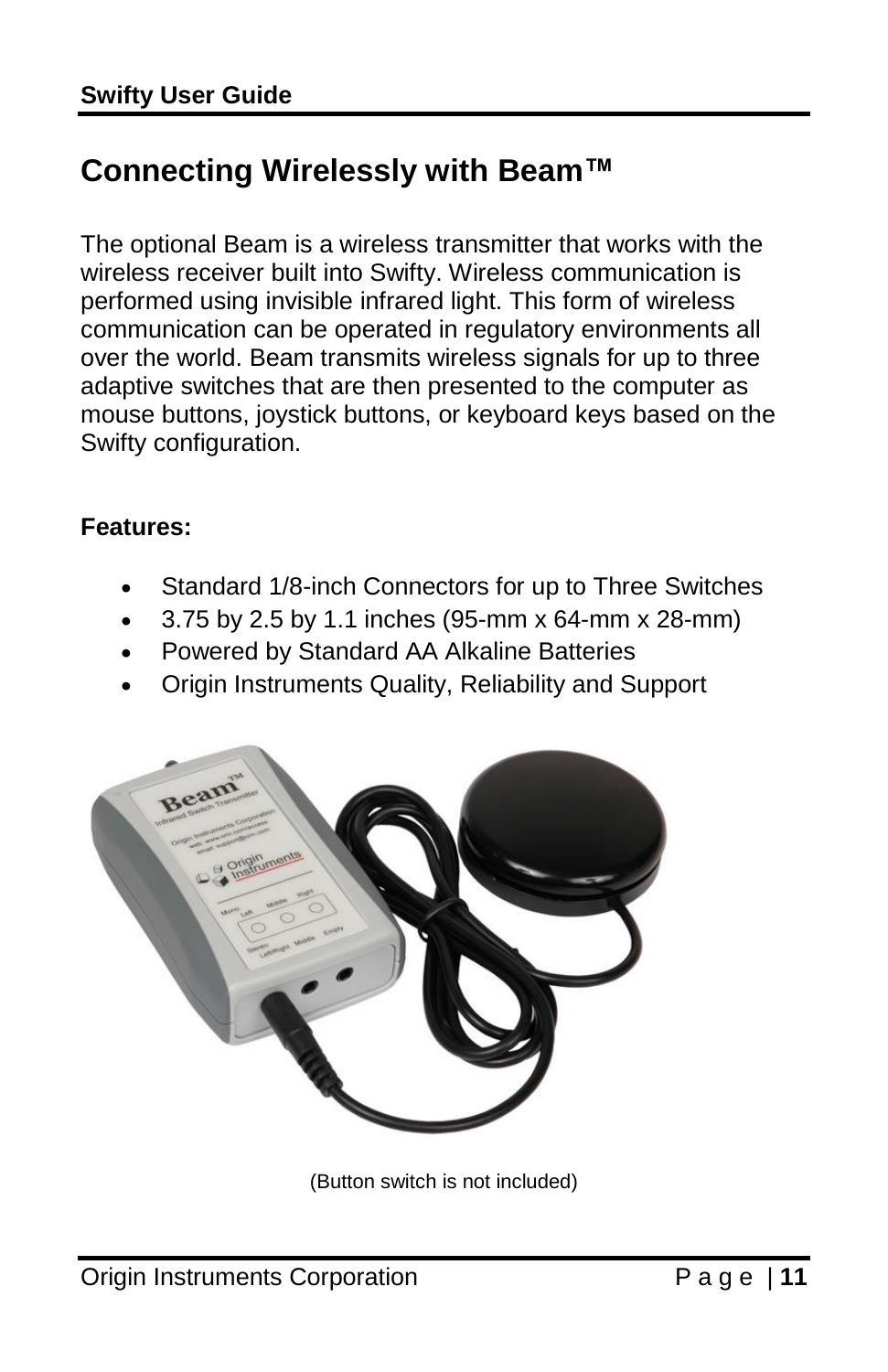#### <span id="page-11-0"></span>**General Care and Maintenance**

- 1. Do not force Swifty into USB port. Check to make sure connection is properly paired.
- 2. Do not bend Swifty while connected to USB port as it may cause damage to the circuit board.
- 3. To clean Swifty, wipe gently with a damp microfiber cloth.
- 4. Be careful not to allow any liquid into or around the connector or LED enclosure.

### <span id="page-11-1"></span>**Customer Support**

Customer support is provided by Origin Instruments during the hours of 8:30 a.m. to 5:30 p.m. Central Standard Time (CST). Monday through Friday.

Please email [support@orin.com](mailto:support@orin.com) or call 972.606.8740.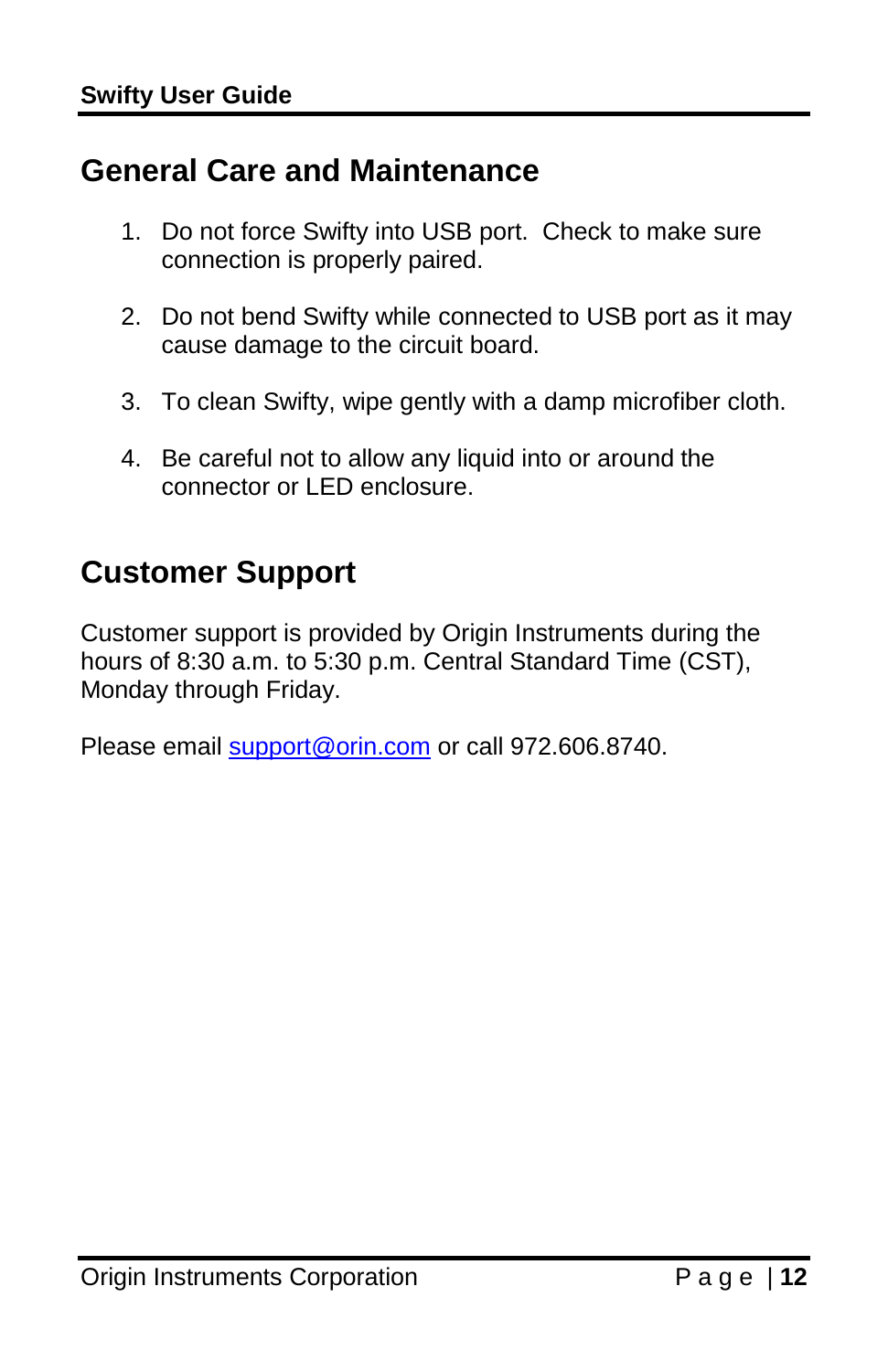#### <span id="page-12-0"></span>**Warranty Information**

Origin Instruments warrants that Swifty will be free from defects in materials and workmanship for a period of one (1) year from the date of shipment. If the product proves defective during this warranty period, Origin Instruments will, at its option, repair or replace the defective product.

In order to obtain service under the foregoing warranties, the Customer must notify Origin Instruments of the defect prior to the expiration of the warranty period.

The foregoing warranties will not apply to any defect, failure, or damage caused by improper use, or improper or inadequate maintenance and care. Origin Instruments will not be obligated to furnish service under these warranties (a) to repair damage resulting from attempts by unauthorized personnel to install, repair, or service the product; (b) to repair damage resulting from improper use or connection to incompatible equipment; or (c) to service a product that has been modified or integrated with other products when the effect of such modification or integration increases the time or difficulty of servicing the product.

The foregoing warranties are given by Origin Instruments with respect to company products in lieu of any other warranties, expressed or implied. Origin Instruments disclaims any implied warranties of merchantability or fitness for a particular purpose. Origin Instruments' responsibility to repair or replace defective products is the sole and exclusive remedy provided to the customer for breach of any of these warranties. Origin Instruments will not be liable for any indirect, special, incidental or consequential damages irrespective of whether Origin Instruments has advance notice of the possibility of such damage.

Products no longer covered by warranty may be suitable for repair. Contact Origin Instruments for an estimated repair fee.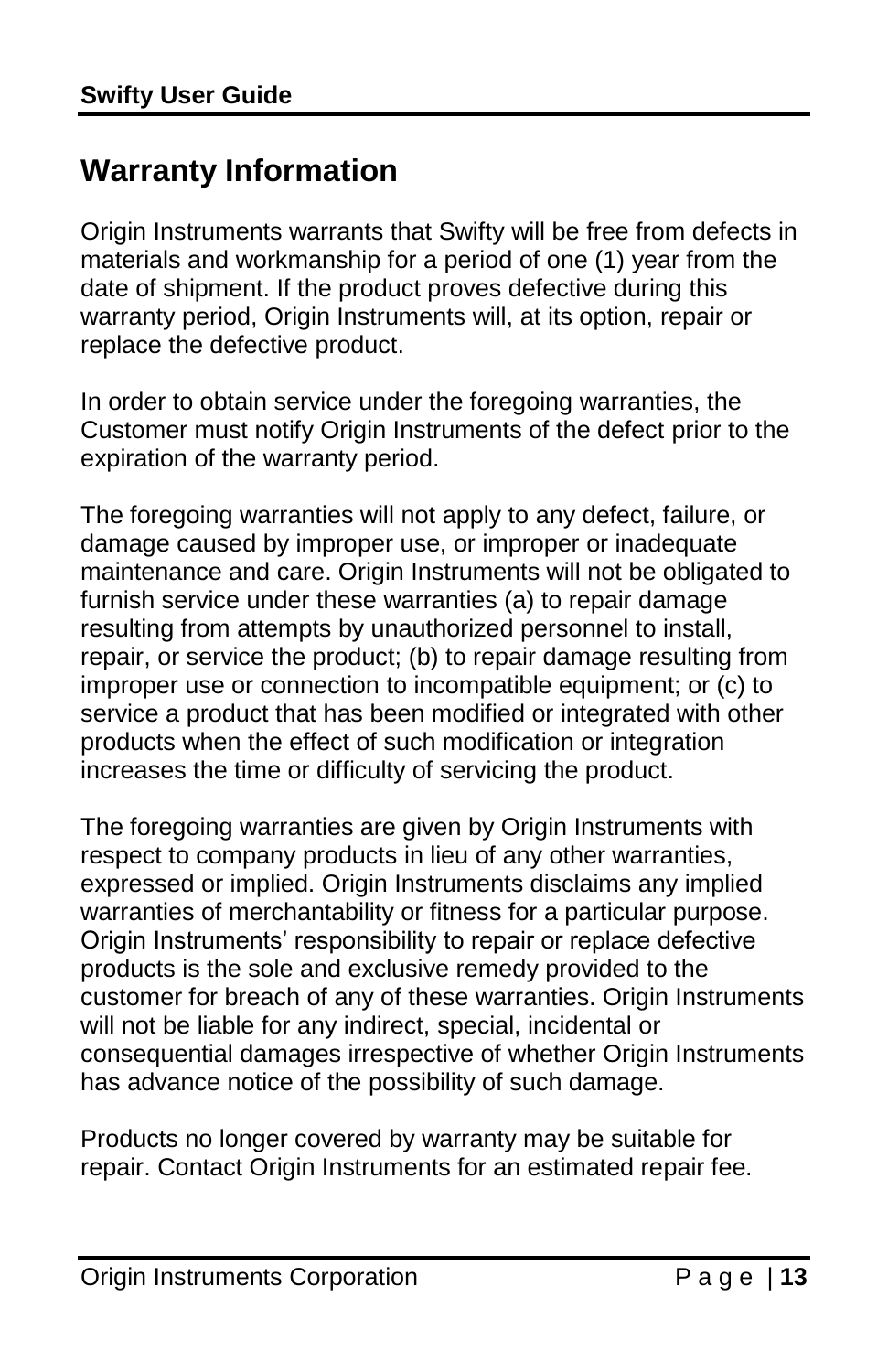#### **Swifty User Guide**

Before returning product for repair, please send an email to: [support@orin.com](mailto:support@orin.com) or call 972.606.8740 to request a Return Materials Authorization (RMA) Number. Once RMA number is assigned, product must be returned postage pre-paid with all components to:

> Origin Instruments Corporation ATTN: Customer Service – RMA (insert your number) 854 Greenview Drive Grand Prairie, TX 75050-2438 USA

For repairs during warranty period, Origin Instruments will pay for the return of the product to the Customer if the shipment is to a location within the United States. For non-warranty repairs and for warranty repairs outside of the United States, the Customer will be responsible for paying all shipping charges, duties, taxes, and any other charges associated with the return of the product.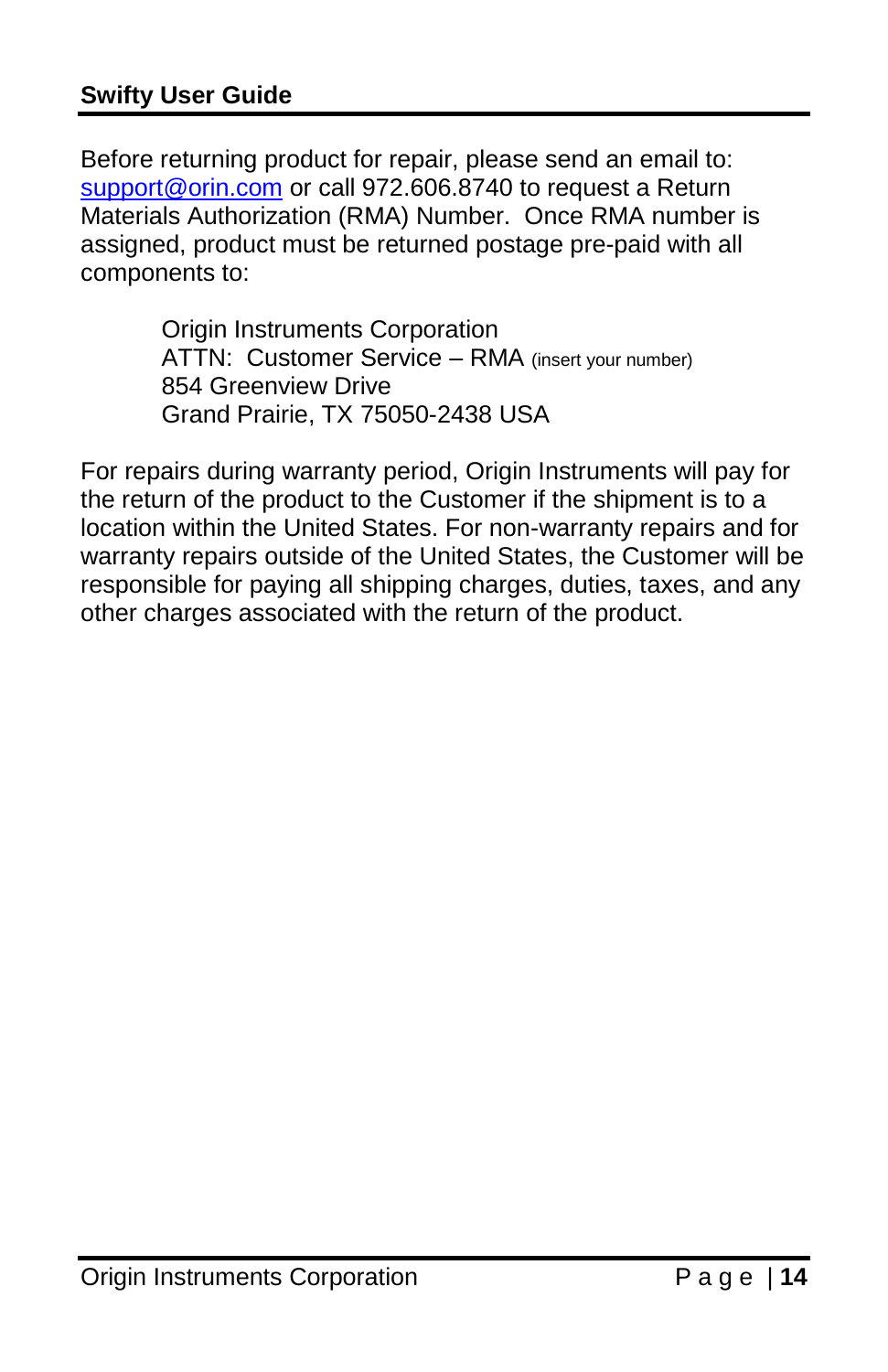### <span id="page-14-0"></span>**Notes:**